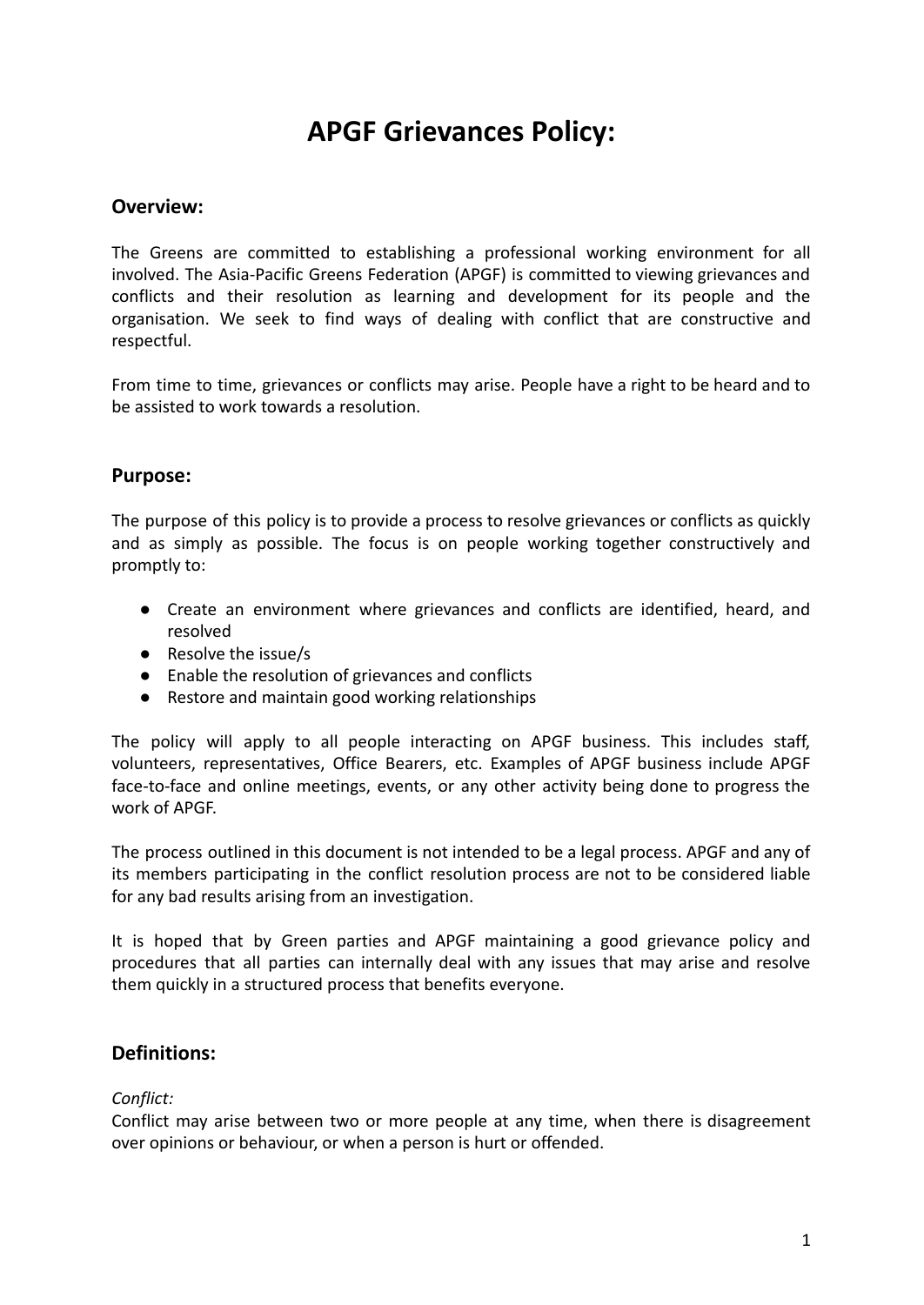Conflicts can vary in intensity and duration, and in some situations can lead to positive outcomes after discussion between the people involved.

## *Grievances:*

A grievance is any matter which a person might feel is illegal, unfair, unjust, or upsetting. A grievance may arise from a single act or from ongoing conflict and may relate to:

- your job, working conditions, or volunteer conditions
- interpersonal/team conflict
- you relationship with your supervisor, co-workers, or others in the workplace
- your relationship with elected representatives, staff, those in elected positions in the party, or volunteers
- perceived harassment, discrimination or victimisation

## **Principles:**

The following points support the operation of the grievance procedures and apply to all people involved in a grievance or conflict situation and/ or resolution process.

- Follow a duty of care to all involved.
- All communications will be dealt with confidential and impartially by those involved.
- Issues and concerns raised are valued, heard, and discussed with respect.
- If the dispute is not resolved, the person raising the issue has the right to submit a formal complaint.

## **Support Structures: APGF Culture and Grievances Committee (CGC)**

- The party will select either an independent person to handle the grievance/s or refer to a grievance committee set up by the party
- An independent Culture and Grievances Committee (CGC) will be elected annually to handle the grievances procedures.
- The Culture and Grievances Committee will:
	- Be familiar with all processes involved and seek out research or training or further information where required
- The Culture and Grievances Committee aims to:
	- Address the concerns raised by independently analysing the overall situation
	- Help individuals clarify and sort out issues
- If you decide to approach the Culture and Grievance Committee, you can:
	- Choose which person on the committee you choose to approach
	- Talk about a situation which is causing you stress or making you upset
	- Be heard in confidence and privately
	- Be treated with respect
	- Decide if you want to take the matter further and have the next steps clearly explained to you
	- Ask the Committee member to support you in the steps you may take moving forward to address your concerns.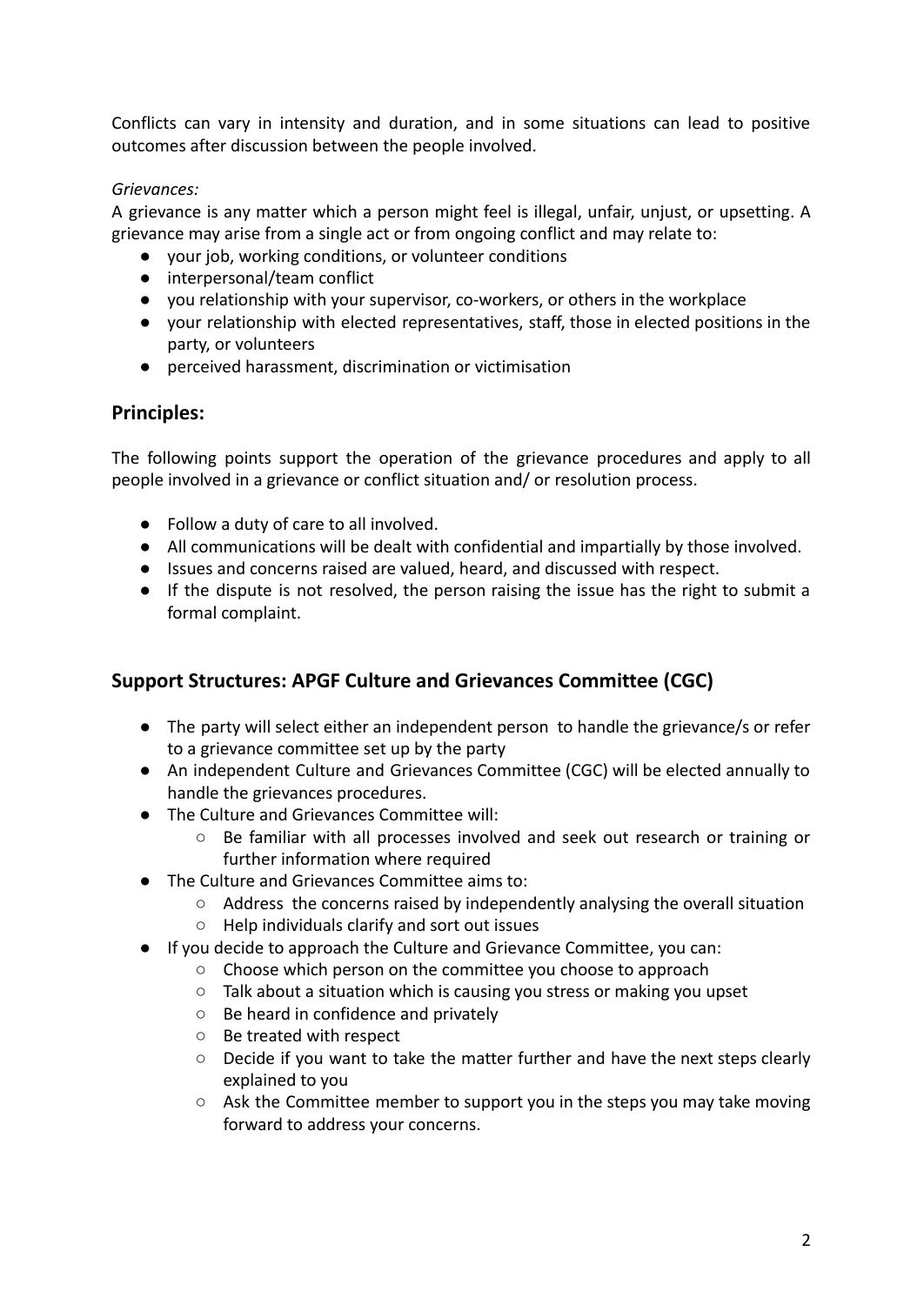## **Resolving a grievance**

Anyone wishing to undertake a conflict resolution process can choose to resolve it either:

- Informally; or
- Formally.

#### *Informal Conflict Resolution Process:*

The aim of an informal process is to assist a person to resolve the conflict. Either party may have a support person present during any stage of the informal conflict resolution process.

- Direct Contact or Negotiation:
	- o Firstly the Culture and Grievances Committee will assist an individual to resolve a conflict with the parties concerned .
	- o Persons are encouraged to meet with each other in an informal way to see if they can reach a resolution on the issue. They may wish to have one other person present for their meeting or a member of the Culture and Grievances Committee as an observer. The complainant can state if they feel this process is no longer relevant or suitable.
- Mediation:
	- o In a mediation process, a member of the Culture and Grievances Committee will contact the parties to discuss the issue surrounding the conflict. They will try and come up with a solution that suits all involved (a "win-win" solution).
- The Committee member may take on the role of mediator:
	- o For mediation to occur both parties must be willing to resolve the issues between them
	- o The parties must approach mediation in good faith
- An informal conflict that is not resolved may be lodged as a Formal Grievance by the aggrieved person.

#### *Formal Resolution Process:*

The Formal Grievance should clearly state:

- A. Who the grievance/issue refers to (the person/s who has caused the grievance, called the Respondent)
- B. The actions or behaviour of the Respondent/s which has caused the grievance
- C. Evidence, or description of evidence, that may be used to explain the nature/situation of the grievance.

The person responsible for actioning a complaint is the Grievance Coordinator. The Grievance Coordinator may be the person who first receives the grievance, or another person responsible for these matters.

● The Grievance Coordinator will decide on the best process to use to resolve the formal grievance.